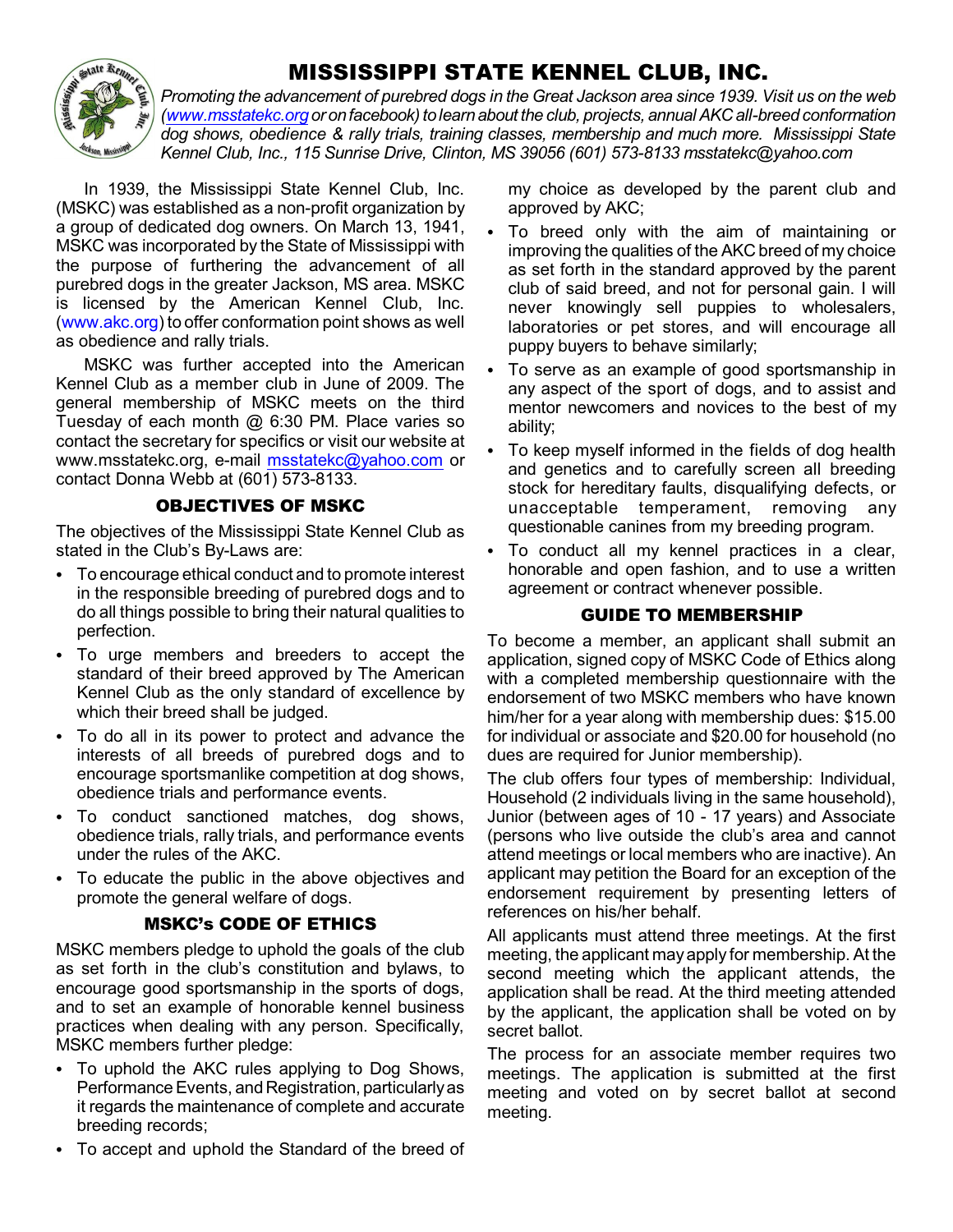

## APPLICATION FOR MEMBERSHIP MISSISSIPPI STATE KENNEL CLUB, INC. (MSKC)



If you're new to the area, haven't known any of the club members for a year, or if you are unable to attend club meetings on a regular basis, consider becoming an associate member. Associate members are entitled to all the benefits of full membership with the exception of voting and holding office. You may apply for full membership after a year of being voted into the club. (adopted January 2014)

| JOINT MEMBER'S HOME PHONE: __________________WORK PHONE: ________________________                                                                                                                                                                                                                                                                                                                                                                                                                                                                                                       |  |  |  |           |
|-----------------------------------------------------------------------------------------------------------------------------------------------------------------------------------------------------------------------------------------------------------------------------------------------------------------------------------------------------------------------------------------------------------------------------------------------------------------------------------------------------------------------------------------------------------------------------------------|--|--|--|-----------|
|                                                                                                                                                                                                                                                                                                                                                                                                                                                                                                                                                                                         |  |  |  |           |
|                                                                                                                                                                                                                                                                                                                                                                                                                                                                                                                                                                                         |  |  |  |           |
|                                                                                                                                                                                                                                                                                                                                                                                                                                                                                                                                                                                         |  |  |  |           |
|                                                                                                                                                                                                                                                                                                                                                                                                                                                                                                                                                                                         |  |  |  |           |
|                                                                                                                                                                                                                                                                                                                                                                                                                                                                                                                                                                                         |  |  |  |           |
| HAVE YOU BEEN SUSPENDED BY AKC OR A LOCAL BREED CLUB? IF YES, WHAT YEAR? IN A LOCALLOCALLY                                                                                                                                                                                                                                                                                                                                                                                                                                                                                              |  |  |  |           |
| YOU HAVE ANY SPECIAL SKILLS?                                                                                                                                                                                                                                                                                                                                                                                                                                                                                                                                                            |  |  |  | <b>Do</b> |
| IF APPLYING FOR JUNIOR MEMBERSHIP; IS IN GOOD STANDING WITH AMERICAN KENNEL CLUB; AND, IF ACCEPTED FOR<br>MEMBERSHIP, AGREES TO ABIDE BY THE RULES AND REGULATIONS OF THE AMERICAN KENNEL CLUB, THE CONSTITUTION,<br>BY-LAWS, STANDING RULES, AND CODE OF ETHICS OF THE MISSISSIPPI STATE KENNEL CLUB, INC.<br>THIS APPLICATION IS FOR THE CALENDAR YEAR ENDING DECEMBER 31, 20<br>ATTACHED TO THIS APPLICATION IS REMITTANCE FOR MEMBERSHIP DUES (REMITTANCE NOT REQUIRED FOR JUNIOR MEMBERSHIP)<br>, COMPLETED MEMBERSHIP QUESTIONNAIRE AND A SIGNED COPY OF THE MSKC CODE OF ETHICS. |  |  |  |           |
| ___\$15.00 FOR INDIVIDUAL OR INDIVIDUAL ASSOCIATE, ___\$20.00 FOR HOUSEHOLD OR HOUSEHOLD ASSOCIATE                                                                                                                                                                                                                                                                                                                                                                                                                                                                                      |  |  |  |           |
|                                                                                                                                                                                                                                                                                                                                                                                                                                                                                                                                                                                         |  |  |  |           |
|                                                                                                                                                                                                                                                                                                                                                                                                                                                                                                                                                                                         |  |  |  |           |
| HOW DO YOU WISH TO RECEIVE MEETING NOTICES? HARD COPY__OR E-MAIL__ HOW DO YOU WISH TO RECEIVE MONTHLY MSKC<br>NEWSLETTER? HARD COPY ___ OR E-MAIL ___                                                                                                                                                                                                                                                                                                                                                                                                                                   |  |  |  |           |
| APPLICANT MUST BE RECOMMENDED BY TWO CLUB MEMBERS WHO HAVE BEEN MEMBERS IN GOOD STANDING WITH MSKC FOR TWO<br>YEARS AND WHO HAVE KNOWN THE APPLICANT FOR ONE YEAR. (DOES NOT APPLY FOR ASSOCIATE MEMBERSHIP.)                                                                                                                                                                                                                                                                                                                                                                           |  |  |  |           |
|                                                                                                                                                                                                                                                                                                                                                                                                                                                                                                                                                                                         |  |  |  |           |
|                                                                                                                                                                                                                                                                                                                                                                                                                                                                                                                                                                                         |  |  |  |           |
|                                                                                                                                                                                                                                                                                                                                                                                                                                                                                                                                                                                         |  |  |  |           |
|                                                                                                                                                                                                                                                                                                                                                                                                                                                                                                                                                                                         |  |  |  |           |
| <u> 1989 - Johann Stoff, deutscher Stoffen und der Stoffen und der Stoffen und der Stoffen und der Stoffen und der</u>                                                                                                                                                                                                                                                                                                                                                                                                                                                                  |  |  |  |           |
|                                                                                                                                                                                                                                                                                                                                                                                                                                                                                                                                                                                         |  |  |  |           |
|                                                                                                                                                                                                                                                                                                                                                                                                                                                                                                                                                                                         |  |  |  |           |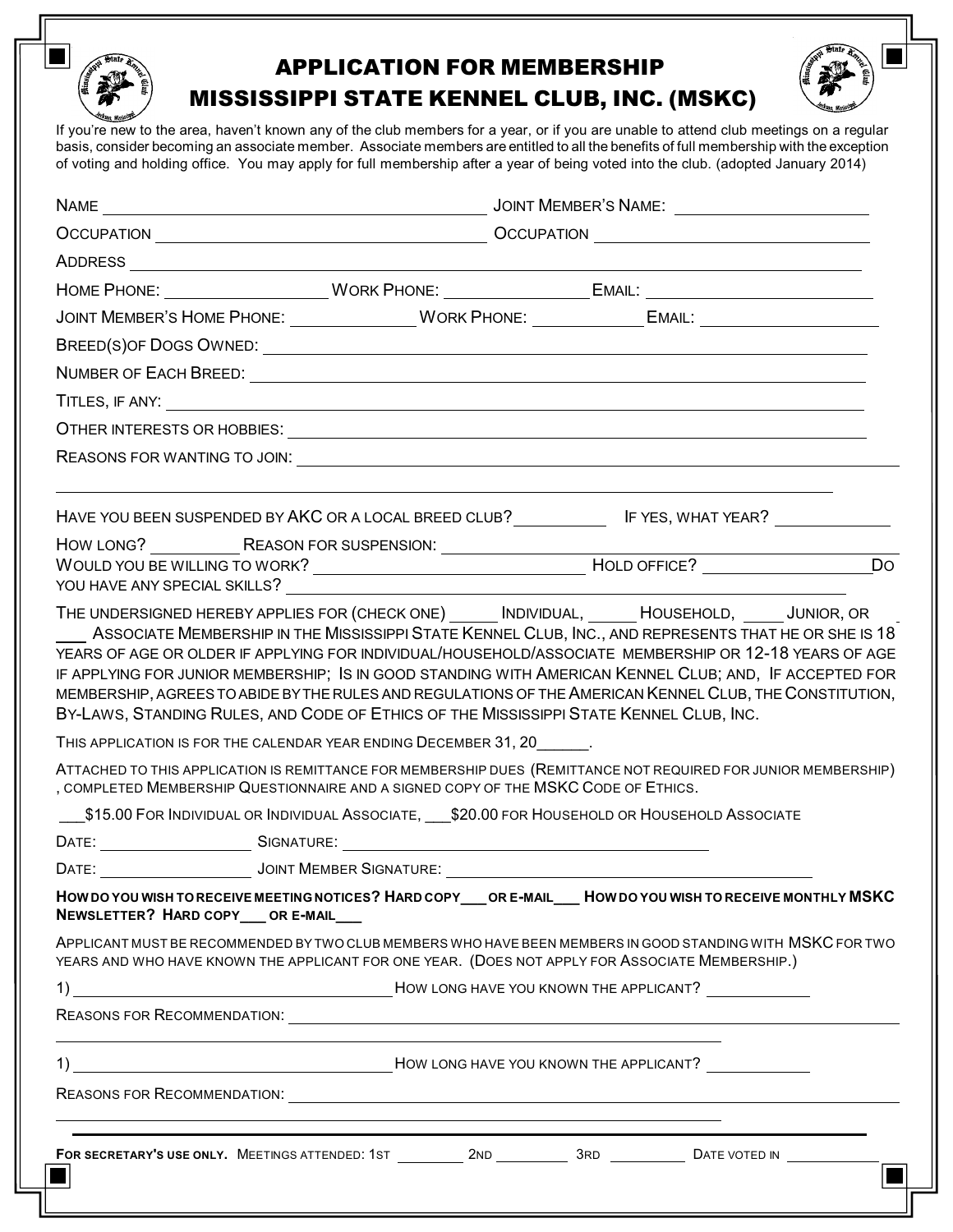

# **MSKC CODE OF ETHICS**

AS A MEMBER OF THE MISSISSIPPI STATE KENNEL CLUB, INC. (MSKC), I PLEDGE TO UPHOLD THE GOALS OF THE CLUB AS SET FORTH IN THE CLUB'S CONSTITUTION AND BYLAWS, TO ENCOURAGE GOOD SPORTSMANSHIP IN THE SPORTS OF DOGS, AND TO SET AN EXAMPLE OF HONORABLE KENNEL BUSINESS PRACTICES WHEN DEALING WITH ANY PERSON.

SPECIFICALLY, I FURTHER PLEDGE:

- TO UPHOLD THE AMERICAN KENNEL CLUB (AKC) RULES APPLYING TO DOG SHOWS, PERFORMANCE EVENTS, AND REGISTRATION, PARTICULARLY AS REGARDS THE MAINTENANCE OF COMPLETE AND ACCURATE BREEDING RECORDS;
- TO ACCEPT AND UPHOLD THE STANDARD OF THE BREED OF MY CHOICE AS DEVELOPED BY THE PARENT CLUB AND APPROVED BY AKC;
- TO BREED ONLY WITH THE AIM OF MAINTAINING OR IMPROVING THE QUALITIES OF THE AKC BREED OF MY CHOICE AS SET FORTH IN THE STANDARD APPROVED BY THE PARENT CLUB OF SAID BREED, AND NOT FOR PERSONAL GAIN. I WILL NEVER KNOWINGLY SELL PUPPIES TO WHOLESALERS, LABORATORIES OR PET STORES, AND WILL ENCOURAGE ALL PUPPY BUYERS TO BEHAVE SIMILARLY;
- TO SERVE AS AN EXAMPLE OF GOOD SPORTSMANSHIP IN ANY ASPECT OF THE SPORT OF DOGS, AND TO ASSIST AND MENTOR NEWCOMERS AND NOVICES TO THE BEST OF MY ABILITY;
- TO KEEP MYSELF INFORMED IN THE FIELDS OF DOG HEALTH AND GENETICS AND TO CAREFULLYSCREENALLBREEDSTOCKFORHEREDITARY FAULTS,DISQUALIFYINGDEFECTS, OR UNACCEPTABLE TEMPERAMENT, REMOVING ANY QUESTIONABLE CANINES FROM MY BREEDING PROGRAM.
- TO CONDUCT ALL MY KENNEL PRACTICES IN A CLEAR, HONORABLE AND OPEN FASHION, AND TO USE A WRITTEN AGREEMENT OR CONTRACT WHENEVER POSSIBLE.

SIGNATURE OF MEMBER DATE

SIGNATURE OF JOINT MEMBER DATE

ADOPTED MAY 15, 2002

(A SIGNED COPY MUST BE SUBMITTED WITH MEMBERSHIP APPLICATION.)